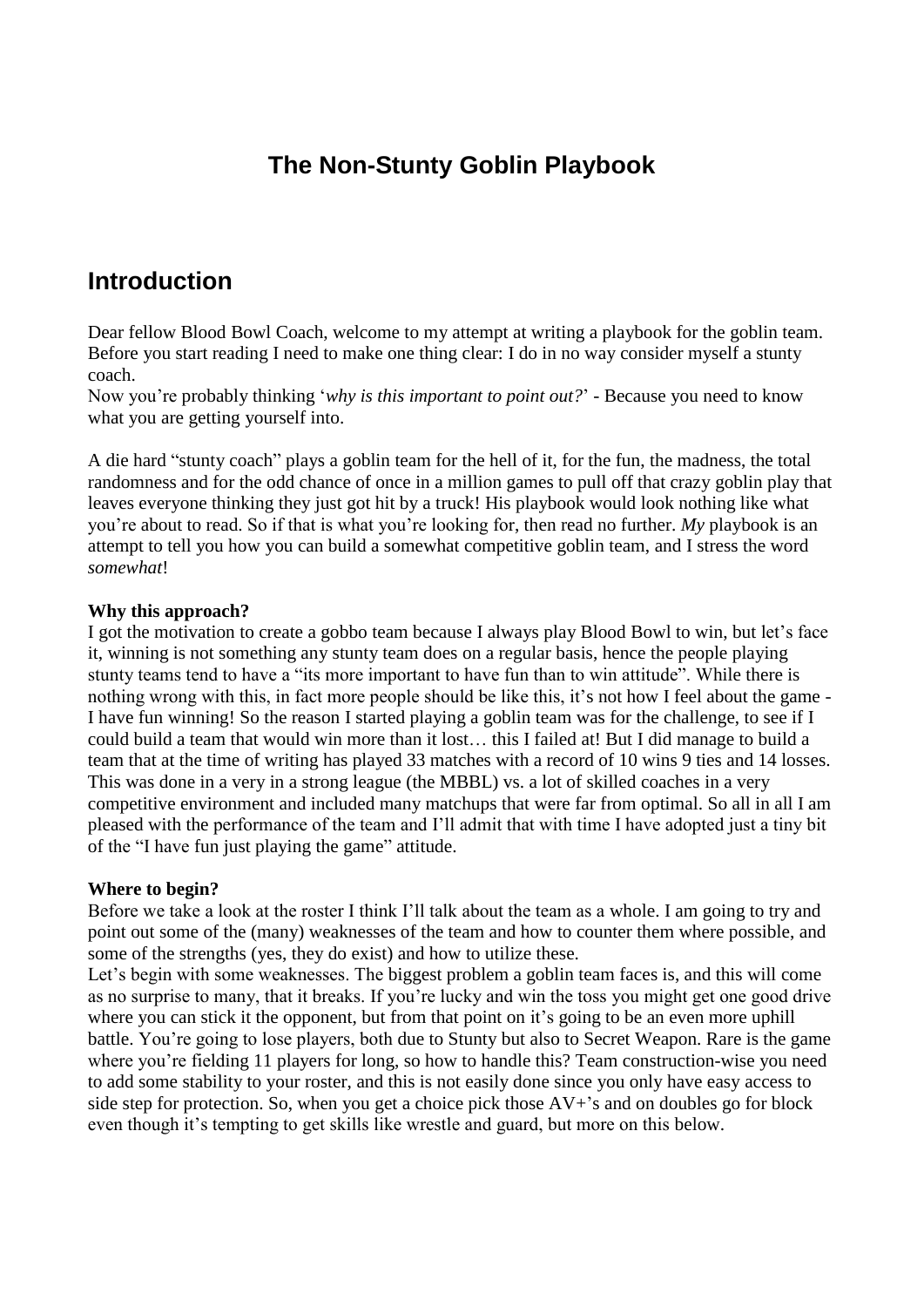On the field you can do certain things to counter your own break-ability. First off break your opponent more! Given the choice, DRIVE(!) and try to make it an eight turn drive - this is going to be hard but not impossible. Field both your B&C and your chainsaw for the first drive, hold nothing back, this is going to be the drive where you try to inflict so much damage that the rest of the match is going to be bearable when your own numbers starts to diminish. Even if you pull this tactic off its still not a guaranteed win. I remember a match where I cleared the pitch in the first half, leaving only a single vampire on the field, but in the end I still lost. But enough of my rambling - let's look at the roster.

## **What you have to work with**

# **GOBLIN TEAMS**

With the art of throwing sadly lost to them, the agile goblins have turned their diminutive size to their advantage. Moving through the opponents' legs, they can leave the best drilled defence dumbfounded.

| uumpivunutu. |                                           |         |    |           |    |    |                                                                                     |        |
|--------------|-------------------------------------------|---------|----|-----------|----|----|-------------------------------------------------------------------------------------|--------|
| Qty          | Title                                     | Cost    | МA | <b>ST</b> | AG | AV | <b>Skills</b>                                                                       | Talent |
| $0 - 16$     | <b>Goblins</b>                            | 40,000  | 6  | 2         | 3  |    | Dodge, Right Stuff, Stunty                                                          | A      |
| $0 - 1$      | <b>Bombardier</b>                         | 40,000  | 6  | 2         | 3  |    | Dodge, Stunty, Bombardier,<br>Secret Weapon                                         | A      |
| $0 - 1$      | Looney                                    | 40,000  | 6  | 2         | 3  |    | Stunty, Chainsaw, Secret<br>Weapon                                                  | A      |
| $0 - 1$      | Pogoer                                    | 70.000  |    | 2         | 3  |    | Dodge, Very Long Legs,<br>Stunty, Leap                                              | Α      |
| $0 - 1$      | Fanatic                                   | 70,000  | 3  |           | 3  |    | Ball & Chain, No Hands,<br><b>Stunty, Secret Weapon</b>                             | S      |
| $0 - 2$      | Trolls                                    | 110,000 | 4  | 5         |    | 9  | Throw Team Mate, Loner,<br>Regenerate, Mighty Blow,<br>Really Stupid, Always Hungry | S      |
|              | Re-roll counter: 60,000 gold pieces each. |         |    |           |    |    |                                                                                     |        |

## **The Goblin**

How to build up your standard goblin is a matter of taste, but I opt for stability and with that in mind I always go for Side Step as the first skill. Diving tackle is an important skill as well and you should get this as your  $2<sup>nd</sup>$  choice. When you always take Side Step as the first skill you might from time to time lack enough Diving tackle to pin your opponent, and I have lost matches due to this. But with survival in mind I still think side step is the best choice, and let's not forget diving tackle is a lot better on a goblin that already has Side Step.

If you should ever get a  $3<sup>rd</sup>$  normal skill then jump up is always a good choice. It adds speed and if thrown and armour is not broken, he can jump up and carry on as if nothing happened. On doubles, go for block as I have already mentioned. Don't get tempted by neat skills, like Guard, dirty player or Wrestle. Sure they are good on paper (and on the field) but the main objectives are stability and survival, so get block! If you get a  $2^{nd}$  double then guard is probably a good choice. Stats: All stats are nice, AG+ and ST+ are very sweet and and AV+ is even sweeter. There might be times where it's better to take the MA+ but only if the Goblin already has AG+. If you're lucky enough to get 2-3 AV8 goblins your stability on the field is going to be notably improved.

You should also build up one primary TTM Goblin, with sprint and sure feet, heck even catch if he gets enough skills, use him only when needed or when going for the Throw Team Mate touchdown. It goes without saying that if you get an AG+ Goblin turn him into your TTM Goblin at once – even if he'll end up as a snack for a troll.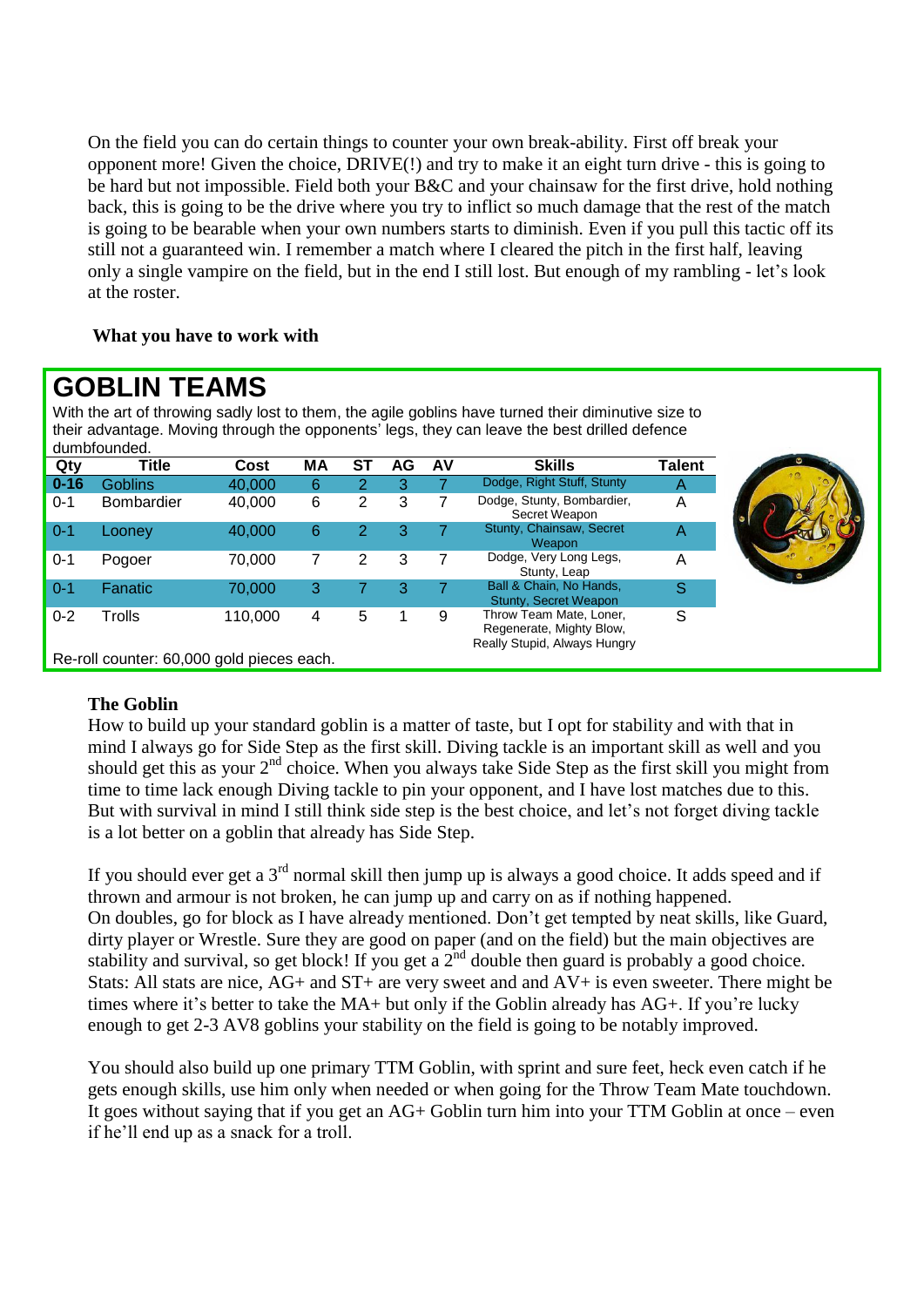## **The Troll**

Your Trolls are going to be your main sources of frustration. Nothing can ruin a Goblin coach's day like a stupid Troll. All your clever plans ruined on the first roll... only thing more annoying than that is when your Troll decides to eat your star goblin… \*sigh\*, but don't get me started on that subject. Don't always blitz with a Troll - sometimes it's better to just use a gobbo, after all a gobbo won't lose the blitz to very stupid, and he doesn't have loner either. Naturally you'll quite often *have* to blitz with a Troll, but when you do make sure it's a 3dice blitz!

The first skill for both your Trolls should be Guard, or on a double Block. I find it useful to have a Strong Arm Troll so the first "Guard Troll" to get a  $2<sup>nd</sup>$  skill should get this. As  $2<sup>nd</sup>$  skill Stand Firm and Break Tackle are both useful. I'd go Guard, Stand Firm, Break Tackle and a Guard, Strong Arm, Break Tackle.

Doubles and Stats will change this of course and for the record in case you don't know, NO don't take AG on a Troll - it does nothing for the TTM. But AV is well worth considering, you don't want your Troll of the pitch or soon your Goblins will follow.

Tactic with your Trolls is simple, put them next to stuff and let them smash it, but have in mind that a TTM attempt is not a turn over (unless throwing the ball carrier) so feel free to start your turn with chucking a Goblin somewhere that can give you a sudden strong field position, like getting a Side Step, Diving Tackle Goblin on the ball or something similar. Always keep an eye open for plays like that, but don't try them just for the hell of it, there is a good chance you will be a Goblin down one way or the other when you throw them around.

### **Weapons of mass destruction!**

The Goblin team has one thing which no other team has – an arsenal of weapons! This is the team's main strength, but also its weakness, because your bench gets depleted as your weapons are sent off. This is why I recommend that you blow your petty cash on bribes once your roster is filled out and you have a small stash. Sure, this gives your opponent extra inducements, but you're only paying ½ the prize for your bribes so your opponent is only getting half the value of your inducements in return. So load up on bribes and hope for some Get the Ref rolls on the kick off table.

## **The Looney**

Wroom wroom - who doesn't love the sound of a running chainsaw? I'll tell you, no one! Neither friend nor foe!

The chainsaw can be as much a danger to you as it is to the opposing players. How to best use it is debatable. I'll tell you how I like to swing it - but in the end do what you feel is right! The Looney is a very situational player. I tend to use him in offense, because your team needs to inflict massive damage, and it also gives you some measure of control. If you play defense with him, then your opponent may pull off a fast touchdown and get him thrown out. Or, as it often goes on defense, you'll soon leave your saw open to a hit – and a Looney hit is a Looney lost. (Mind you, if you want your opponent to score quickly, then fielding your Looney on defense could be just the encouragement he needs!)

When setting up for offense, make sure to place your Looney so that he can't get hit if the kick-off is a Blitz! I know this will prevent you from using the saw on the line, but I tend to not do that anyway. If you have to use it on the LOS, place him between the Trolls so he won't be as obvious a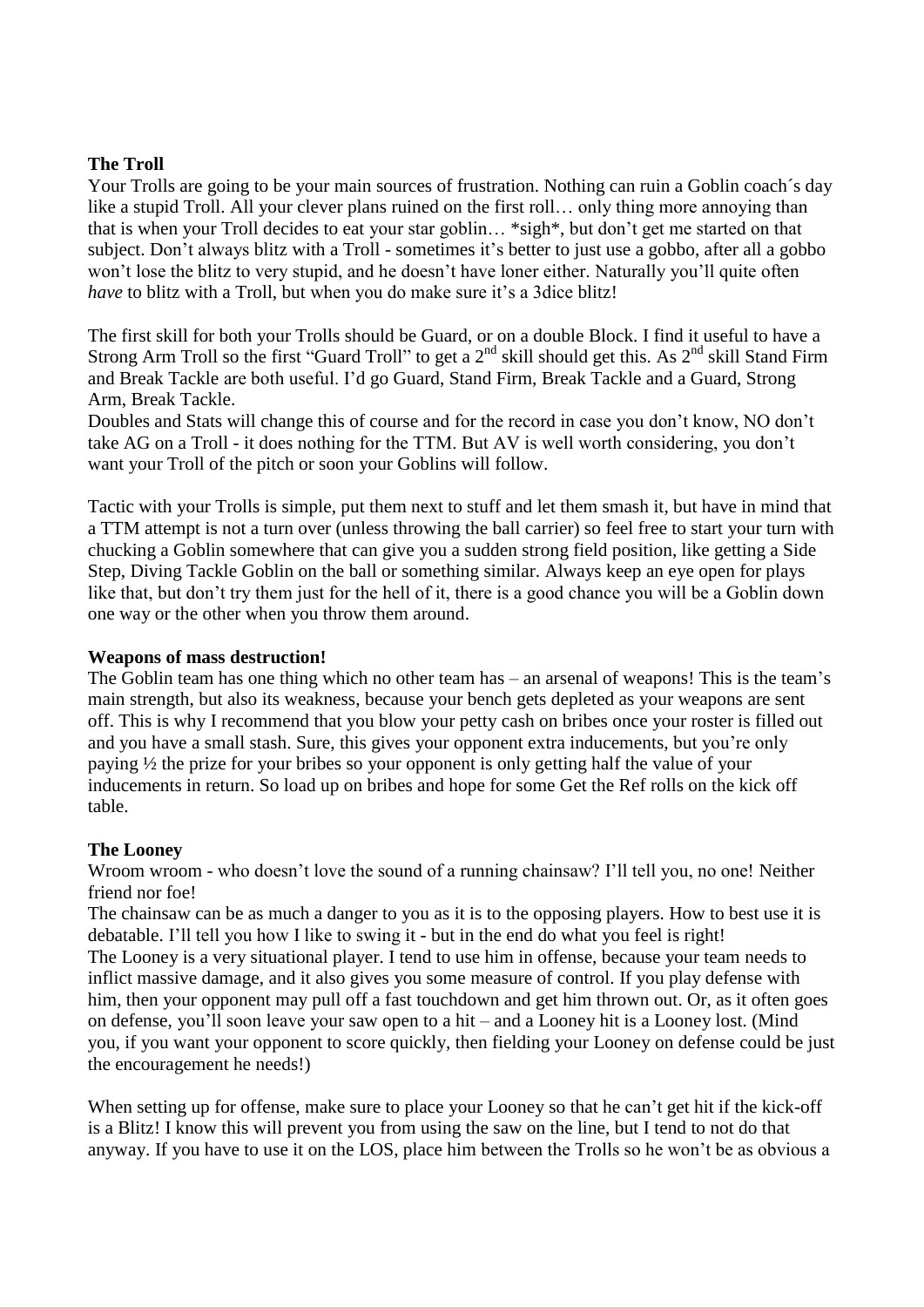target on a Blitz! Also when covering your chainsaw, keep an eye out for leapers! You don't want that War Dancer making a quick leap and hitting you in the face!

I play my Looney like a surgeon. I hide him and wait for a chance to cut up the other guy's star player! Either with a foul or with a blitz, but if I blitz I'll try and protect the Looney afterwards! If possible always target low-AV players. Remember, against AV9+ odds are that the target will remain standing – and be ready to knock you back down onto your saw! Against an av9 team, I recommend you primarily foul with the Looney or have the option to block the opponent away in case your saw fails to penetrate av9.

Skills on the Looney aren't really needed. They are nice to have, but he works fine straight out of the box. If he does skill up, then dodge is nice both for protection and mobility and side step is a fun choice as well. On doubles you can either go for dirty player or block. Personally it's a matter of taste. If it was his first skill I'd go for a dirty player - if it was the  $2<sup>nd</sup>$  and he already has dodge I would go for block. Both are good choices, and if you ever get lucky enough to get a  $3<sup>rd</sup>$  skill there is a lot of fun in having a blodge side stepping chainsaw, but I doubt very much any Looney will get to 3 skills before he dies. Luckily they are cheap, so cheap in fact that if you have the cash you can consider sacking an MNG Looney and just buy a new one, so that you don't have to be without one for a match.

## **The Fanatic**

There are few things more dangerous than a fanatic, this is true in life and on the blood bowl pitch. This ball and chain wielding maniac is one of the strongest players on the field, but at the same time one of the weakest. So even though the Fanatic is supremely strong, he still need to be protected, because any knockdown at all and he is out. (Note: the fanatic himself is **extremely** valuable to other weapons like the bomb and the chainsaw)

Use the fanatic on your first offense. Needless to say if your opponent sticks his 3 LoS fodders together you just plow into them. If your opponent spreads them out, you can start blocking with the trolls from the edges pushing the opposing players closer together and giving your B&C more targets. Remember that the best thing for a B&C to hit is a player already down. So his ST7 will let him block almost anything, you will much prefer him hitting people already on the ground - free amour/injury rolls with no risk of a turnover.

The first skill for your fanatic, except  $ST<sub>+</sub>$ , should be mighty blow. I know some people argue that grab is a god send for the B&C and it is, but you need to do some take out fast so I recommend Mighty Blow but well do what you feel for. Either way both grab and MB don't work against opponents on the ground. If you by some act of Gork get a  $3<sup>rd</sup>$  skill guard can at times be useful. Doubles should be used on block and even dodge but also sure feet is worth considering since he'll end up doing a lot of GFIs.

Not much else needs saying. Don't isolate the B&C from the rest of your team leaving him open to quick elimination. Sometimes it's better to spend some movement getting him back towards your own team rather than running out in front begging for a blitz. Also remember ´that you can afford the chance of letting the B&C hitting your own players now and then, since 3 dice vs. a goblin has very good odds of getting you a push. So if you have an option where you can hit one or two of your opponents players and also one of your own, it's often worth it since you can most likely push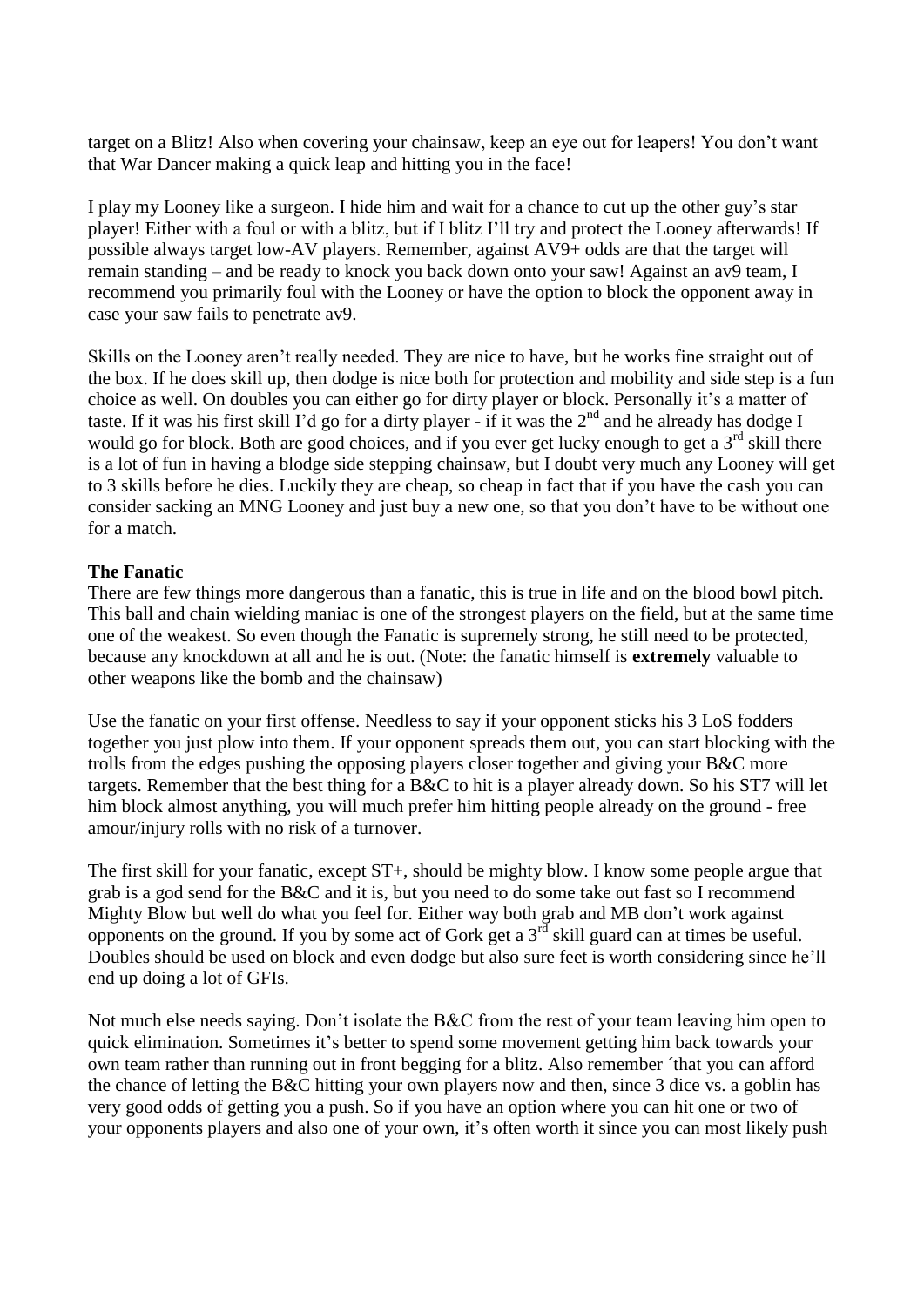your own – as long as it's a gobbo. This can also sometimes be used to push a Goblin into a position your opponent never saw coming.

### **The Bombardier**

This is without doubt the player in blood bowl that has given me the most joy and the most grief! You will learn to love to hate your bombardier - he has the potential to win you games all on his own, but also to lose them with a single badly thrown bomb.

You should use your bombardier in your defensive drive, unless you're facing a very fast team that can make a two turn Touchdown without getting close to the bomb. But even then it might be worth it to field the bomb just to force that two turn touchdown. This is a judgment call.

When playing against the slow caging teams like Dwarfs and Khemri your bomb will be your best weapon to win the game, so treat him like it. Protect him and if you have bribes reserve them for him.

When throwing the bomb there are a few things you should look out for: Don't have any team mates adjacent to the bombardier, so nobody else get blasted on a fumble. Watch out for interceptions - often you will have to throw over the head of someone this means there is at least a 1/6 chance that the bomb might come right back at you. Even an AG1 player can throw an inaccurate quick pass on 2+ so don't be fooled by the AG of a player when considering whom to throw the bomb over. An interception is almost always big trouble for you.

Considering this, a good way to use the bomb is to throw it towards players already on the ground, like the B&C this is risk free damage (unless the bomb scatters back in your head or is fumbled)

When playing the slow teams that needs a cage to move forward I like to make most of my moves, blitz etc. and then make a screen in safe distance of the cage and them just throw the bomb right at the ball carrier hoping for the best. Leave one or two goblins ready just in case the bomb has the desired effect and the ball hits the ground after the blast.

About skills for the bombardier, he is the only blood bowl player who actually becomes a worse player unless you roll doubles. The only useful skills for the bombardier are the ones he does not have natural access to. But truth be told all you need to do is roll a double and you will have one of the most devastating players ever! Three words: Hail Mary Pass! The fun and madness you can have with this is…. amazing. Slow teams will dread you and everyone else will just… be scared. So my advice is if you're Bombardier gets a skill and it's not a double, fire him and buy a new one.

#### **Basic offence**

The best way (or the only way) to win your own offence is to do damage and lots of it. 3 dice blocks on the LoS with the Trolls, chainsaw fouls or attacks, B&C madness and maybe even bring your bomb. I like to do this vs. elfs teams sometimes when I feel the bomb would be less useful in offence. Throw it at the feet of the elf's so they can't intercept and hope for a lucky bounce. Keep the ball on the pogo, but always be in a position so that you can handoff and do a TTM if you suddenly find yourself in a tight spot.

I like to get up around the middle of the field and stand and fight there until turn 7 or 8 and then take a shot at a TD, either by running the pogo deep or a TTM pass.